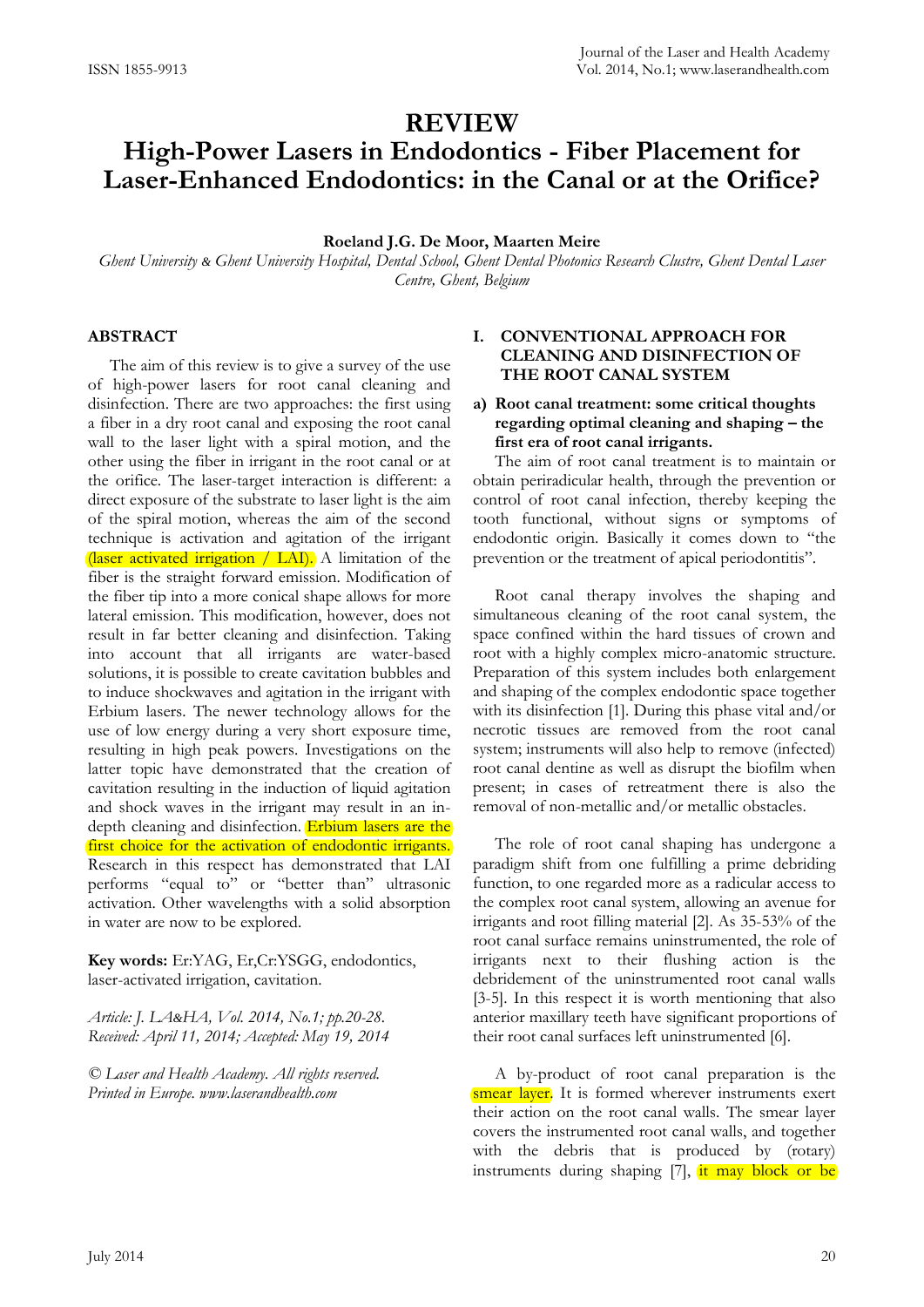packed in areas such as anastomoses, fins, isthmus, and canal irregularities as well as in dentinal tubules. Removal of the smear layer is advocated because this layer may harbor microorganisms [8], may prevent diffusion of irrigants or medicaments in these areas [9], and it may jeopardize a good three-dimensional obturation with sealer in tight contact with the root canal walls [10].

These findings are the basis of the traditional chemomechanical preparation protocol where root canal shaping is done in the presence of NaOCl (0.5 – 5%), frequently refreshed, and final rinses with EDTA and again NaOCl in order to allow a more profound cleaning and disinfection once the remaining debris, smear layer and smear plugs are removed (especially in these areas that were blocked by smear layer and in the open dentinal tubules) [11]. The combination of NaOCl and EDTA produces a synergistic effect, resulting in effective removal of the entire smear layer [12].

#### **b) The second era of root canal irrigants**

It is clear that irrigation is an essential part of root canal debridement because it allows for cleaning beyond what might be achieved by root canal instrumentation alone [5]. To date, there is no product irrigant that meets all the **requirements** for an ideal irrigant, namely:  $(1)$  wetting and removal of debris,  $(2)$ destruction of microorganisms and their toxins, (3) dissolution of organic matter, (4) removal of smear layer and softening of dentine, (5) cleaning in areas, inaccessible to mechanical cleansing methods [13]. Therefore, combinations of irrigants such as NaOCl and EDTA are used in order to overcome the limitations of the use of one single irrigant. Alternative chemical compositions have been proposed (e.g. MTAD, Qmix), but their benefit remains to be proven. Another important issue is the distribution of irrigants into the confines and extremities of the canal system. Specific focus is needed on the apical portions of (small) root canals and the isthmus areas. Traditional irrigation using a syringe-needle combination is limited in its 3D-spreading of the liquid. The irrigant does not reach further than 1-2 mm beyond the tip of the needle; the size and rigidity of the needle frequently does not allow insertion into the apical third, and removal of debris in lateral extensions or isthmuses is limited. Therefore, more effective irrigant delivery and agitation systems for root canal irrigation are developed [14]. Both manual agitation techniques and machine-assisted agitation devices are marketed (Fig 1).



Fig. 1: Summary of the types of endodontic irrigant agitation or activation devices and techniques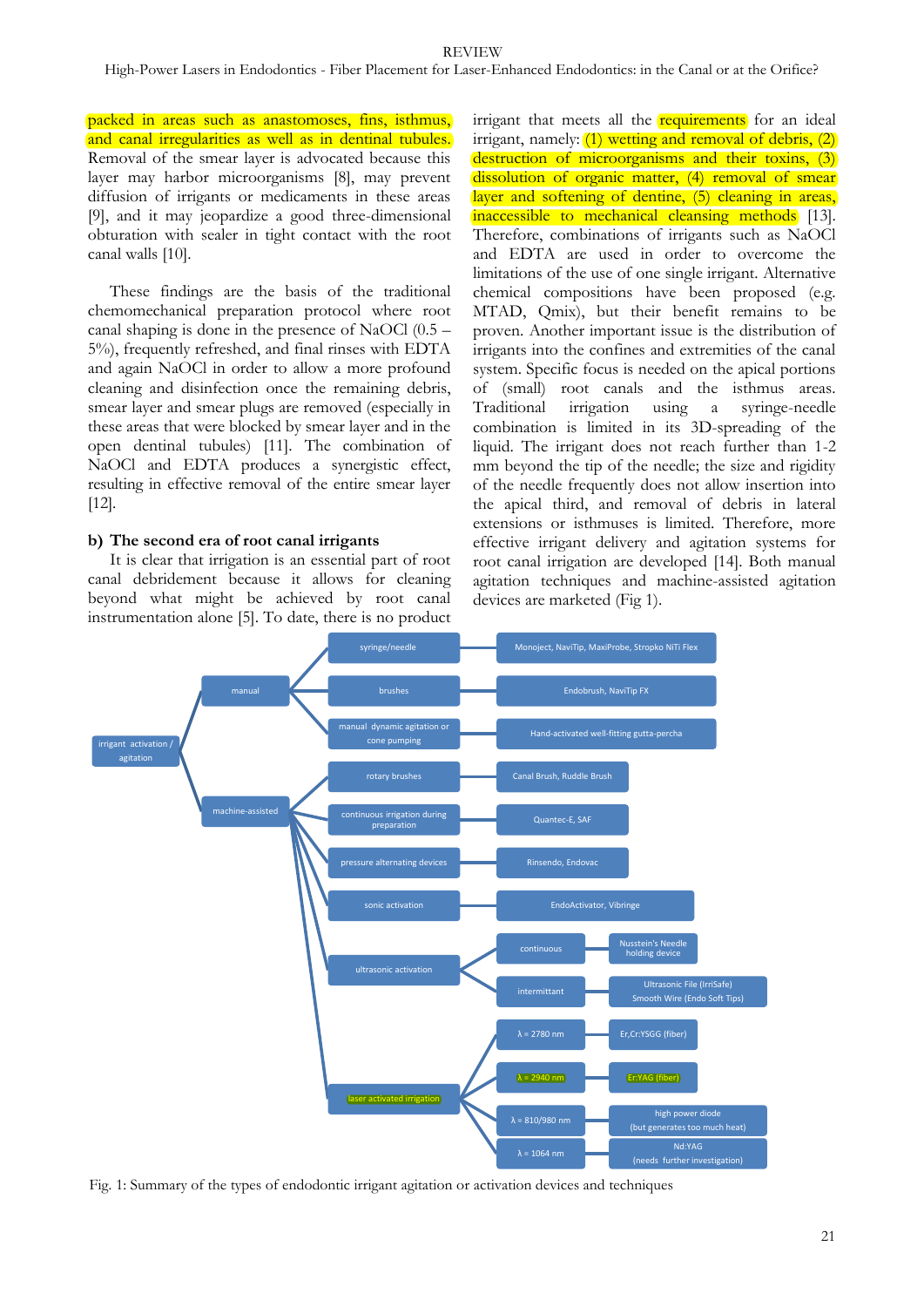Around 2005 the dental world was confronted with a reintroduction in endodontics of sonic and ultrasonic systems to agitate irrigants [15]. This has led to the introduction of passive ultrasonic irrigation (PUI). In vitro studies have shown PUI to be more efficient than conventional irrigation in the removal of pulpal tissue and debris [16-18], smear layer [19,20] and microorganisms [21-24]. PUI also increases the NaOCl reactivity and heats the irrigant [25]. It proves to be more efficient with greater apical taper [26] and works better in straight canals [27]. Oscillation of the instrument can be performed in the direction of the groove[28].

At present a generally advocated protocol is the one with a NaOCl-supported root canal preparation, EDTA rinse after the shaping procedure (contact time of 1 minute before refreshment) and final rinse with NaOCl, ultrasonically activated with PUI 3x 20 sec.

#### **II. HIGH-POWER LASERS IN ENDODONTICS FOR CLEANING AND DISINFECTION OF THE ROOT CANAL SYSTEM**

**a) The first era – direct irradiation of the root canal walls through intracanal fiber placement and movement**

The interest in lasers in endodontics arose because of different reasons: (1) light might reach areas inaccessible to instruments and chemicals, (2) monochromaticity will lead to wavelength-specific interactions, and (3) parallel bundle and pulsed mode may result in localized energy densities.

#### **NIR LASERS:**

#### o **Nd:YAG (1064 nm)**

Nd:YAG is the most investigated wavelength in endodontics. The first reports on the use of Nd:YAG in a root canal were published in 1984 [29] and 1985 [30,31]. More extensive research started in the beginning of the 1990's. The FDA approved the marketing of a free-running, pulsed Nd:YAG laser for soft-tissue surgical applications in May 1990. Since then Nd:YAG was also introduced for other indications.

When root canal walls are irradiated with an Nd:YAG laser, aspects of glazing, vitrification, melting and evaporation of the smear layer are described. These typical alterations of the surface morphology refer to thermal processes. Safety criteria were set: 1.5 Watt – 15 Hz – 100 mJ / application during 5 seconds in the root canal with a spiral motion of the fiber/ a dwell time of 20 seconds / procedure to be repeated 4 times [32]. Investigations demonstrated that the temperature at the root surface rose up to 38°C [33] with settings of  $1.5 W - 15 Hz$  and application for 90 sec.

Matsumoto et al. [34] emphasized the limitations of the use of a fiber in the root canal: uniform coverage of the root canal walls is impossible because the laser is emitted straight forward. In addition, transmission of radiation beyond the apex is to be avoided; a risk when the fiber tip is close to the apical foramen.

A critical analysis of the literature on Nd:YAG and root canal wall modification shows that glazing effects especially occur when no EDTA is used to remove the smear layer. Michiels et al. [35] demonstrated that the effect on the root canal wall after rinsing with EDTA is limited, small glass particles were found as a result of remains of the smear layer, the typical glazing affect were only seen in areas where the fiber has touched the root canal wall.

The antibacterial effect once again is merely based on temperature interactions with biofilm and microorganisms, unless the laser beam is exposed to black pigmented micro-organisms such as P. Gingivalis [36]. Resultant heating of the substrate causes a local rise in temperature high enough to result in cell death of attached micro-organisms. It is a question whether the rise in temperature at settings of  $1.5 W - 15 Hz$  is high enough to result in substantial killing. The bactericidal effect is also decreased in curved canals [37] once again due to the need to use the optical fiber in a spiral motion. Meire et al. [38], in this respect, demonstrated that a total kill of a 1x108 was only possible with 1000 J. For E. Faecalis biofilms, Nd:YAG was less effective than Photoactivated disinfection with low power diodes.

Taking into account that there is no absorption in the root canal wall, an effect of Nd:YAG is registered up to a depth of 1000 µm in dentine at settings of 1.5 W and 15 Hz [39,40]. Bacterial reduction with NaOCl is seen at a depth of  $100 \mu m$  [41].

The use of Nd:YAG can be advocated as a part of root canal treatment. Its use, however, must be seen more as an adjunct to conventional root canal decontamination procedures to compensate for the limitations of the irrigant(s) used.

The antibacterial effect of the Nd:YAG laser has been convincingly demonstrated. However, comparative studies in simulated root canal infections in vitro have shown that the effect is at best equal to or weaker than that of irrigation with sodium hypochlorite. Obtaining high enough energy densities required for effective disinfection over the entire root canal surface with the Nd:YAG laser remains difficult if not impossible. Therefore, using the Nd:YAG laser, a significant improvement in root canal disinfection over traditional root canal disinfection measures is not to be expected.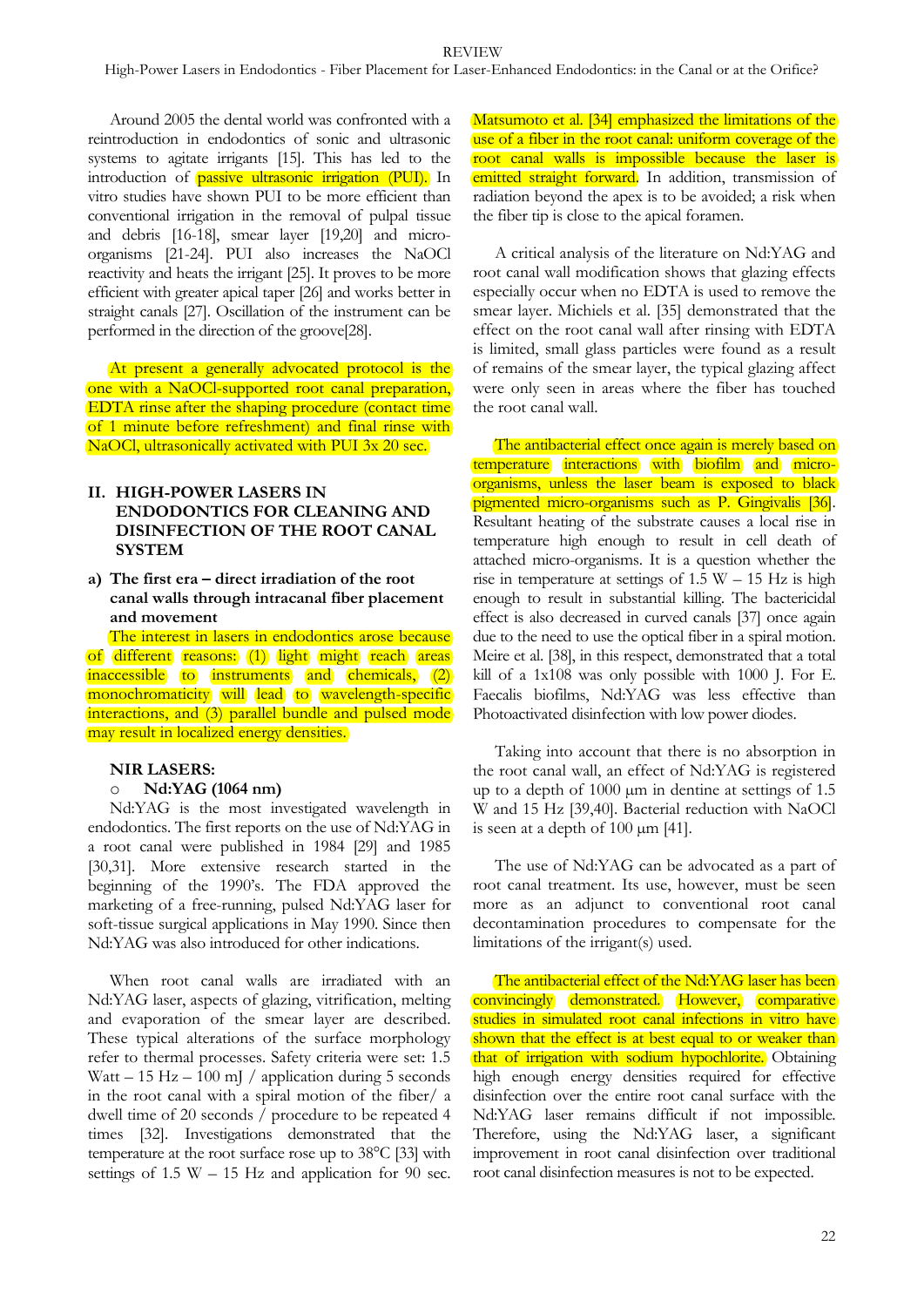## Diode lasers – high power use (810, 830, **940, 980 nm)**

The interest of dentists in diode lasers today is greater because of its size as a compact device, lower cost and the possibilities of use in diverse areas in dentistry.

For as far as its effect is concerned the same conclusions as with Nd:YAG 1064 nm can be drawn. The study of Pirnat et al. [36] has demonstrated that the effect of 1.5 W - 20 Hz with an 808 nm diode laser (fiber diameter 300 µm) is comparable with the Nd:YAG. The effect of Nd:YAG on pigmented microorganisms was greater as with the diode laser.

The mechanism of high-power NIR laser bacteria inactivation was investigated by Hibst et al. [42] with a 940 nm diode laser. A comparison was made with warm water baths at the same temperature as gained by the emitted diode laser beam. They concluded that inactivation of E. Coli is solely based on a thermal process and they found no signs of photochemical interactions.

## **NIR LASERS AND THEIR BACTERICIDAL EFFECTS**

The  $\alpha$  of dentine is low in the NIR region [43]. High penetration depth is possible, though, high energy densities are required. Furthermore, obtaining high energy densities uniformly through the root canal is practically very difficult due to the need of a spiral motion with the optical fiber. The risk of thermal damage needs to be avoided with higher energy densities. Therefore, NIR lasers are probably not the most efficient lasers for root canal disinfection.

#### o **Erbium lasers (2940 nm Er:YAG / 2780 nm Er,Cr:YSGG)**

Erbium lasers are the most suitable lasers for removal of dental hard tissue, since this wavelength correlates closely with the absorption maximum of hydroxyapatite, and it has the highest absorption in water of any dental wavelength. When irradiated, water contained in the dental hard tissues evaporates instantaneously and thereby ablates the surrounding tissues with only minimal thermal side effects [44,45].

Experimental studies on the efficacy of Er:YAG laser irradiation for cleaning root canal walls have already demonstrated that this type of laser is more effective in removing the smear layer than other laser types and endodontic irrigants [46,47]. The dentinal walls mostly show open tubules [48-51] and are free of debris or a smear layer [48,49,51]. The fiber can be used with minimal thermal side effects [52].

The laser effects depend, among other factors, on the power setting, the mode of energy delivery, the type and condition of the laser, the target tissue [53] and water cooling [54]. As the laser is used in a circular motion whilst withdrawing the optical fiber, in some of the areas irradiated, not all of the tubules are completely open [52,55]. Differences in power settings do not appear to result in significant differences in efficacy for removing the smear layer [49,56,57]. Using the Erbium fiber in a spiral motion within the root canal space, however, will not result in the exposure of the whole root canal surface to the laser beam.

For as far as the antibacterial effect is considered, Moritz et al. [58] demonstrated a higher efficacy than for Nd:YAG and Ho:YAG lasers. Furthermore, Schoop et al. [40] demonstrated a far higher bactericidal efficacy of the Er:YAG laser than of the Nd:YAG and diode laser in the deep layers of the dentine. These findings were confirmed by Yasuda et al.[37] demonstrating a higher bactericidal effect for Er:YAG as compared to Nd:YAG in straight and curved canals. The already mentioned limitations of exposure during the spiral motion of the fiber resulted in a higher bactericidal effect in straight than in curved canals.

Schoop et al. [59] used an infected tooth model and reported a bactericidal effect of the Er:YAG laser on all the species investigated. This effect was dependent on the applied output power and specific for the different species of bacteria. Moritz et al. [58](1999) obtained a 99.76 % reduction of intracanal bacteria with Er:YAG laser. Mehl et al.[60] (1999) found that Er:YAG irradiation of 45 J was equally effective as the NaOCl treatment. Vezzani et al.[61] (2006) and Perin et al.[62] (2004) came to the same conclusion: no significant differences between Er:YAG laser treatment and NaOCl control. They all used an infected tooth model.

To overcome the limitations associated with the spiral motion of an Erbium fiber, Stabholz et al. [63] developed a side firing tip. This endodontic side-firing spiral tip is a hollow conical golden tip. The tip is sealed at its far end, preventing transmission through the apical foramen. It emits the Er:YAG laser irradiation laterally to the walls of the root canal through a spiral slit located all along the tip. Stabholz et al. [63] demonstrated smear layer and debris free and clean surfaces. The limitations of this tip, however, remain (1) the size: apical preparation up to size ISO 60 is needed and (2) the closed apical end: there is no exposure of the apical end of the prepared canal to the laser beam, which limits/inhibits removal of the smear layer.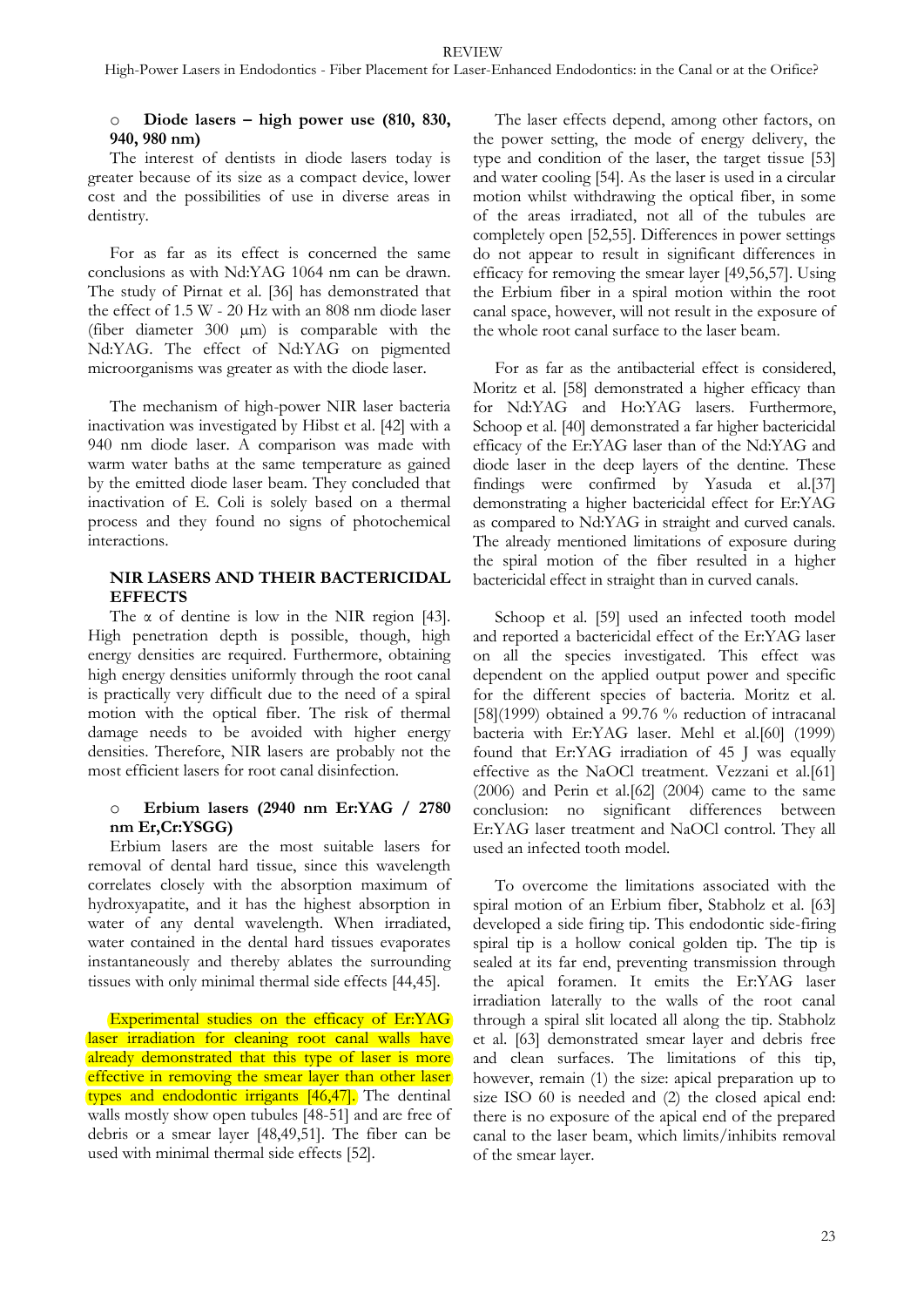## **b) The second era – part I: activation of the irrigant in the root canal and induction of cavitation and fluid motion – fiber in the canal: Conventional Laser Activated Irrigation or C-LAI**

#### Laser-Activated Irrigation (LAI) with **Erbium lasers**

A study of Blanken et al. [64] demonstrated that when an Er,Cr:YSGG laser is used within the canal with a plain endodontic tip (Biolase Z4 Endotip), fluid movement within the root canal occurs immediately following each pulse, with fluid speeds up to 100 km/hr. The working mechanism of the laser in the root canal was attributed to cavitation effects inducing these high speed fluid motions into and out the canal. The bubbles were created at settings of 12.5 mJ, 50 mJ, 75 mJ, 125 mJ and 250 mJ at 20Hz. A setting of minimal 75 mJ was needed to remove dye colored liquid out of the apical third. It was also demonstrated that the thermal components were moderate. However, the first high-speed photography images of these types of laserinduced bubbles were by Lauterborn in 1972.

The mechanism of laser-activated irrigation has been described by Blanken and Verdaasdonk [65], Blanken et al. [64], de Groot et al. [66], Matsumoto et al. [67] and Gregorcic et al. [68] based on high-speed imaging methods. These recordings have demonstrated that there is vaporization of the irrigant resulting in high pressure vapor due to instant heating. This will result in the formation of bubbles, which expand and implode. Interesting from the endodontical point of view is that the process of the creation of bubbles is identical in both water and the sodium hypochlorite solution.

The energy of Erbium laser irradiation is almost completely absorbed in the irrigant solution to a thickness of 10 μm right beside the laser tip. The aqueous solution is instantly heated to a boiling point and turned into vapor in 1 microsecond. With the expansion of the vapor bubble, a void is formed in front of the laser light. The vapor bubble expands until irradiation ends. At the moment of the irradiation stop, the vapor bubble starts shrinking. The liquid surrounding the bubble then flows inside the decompressed vapor gap. At this moment of implosion, pressure waves traveling at supersonic speed (shock waves) in the beginning and at sonic speed (acoustic waves) later are generated [69]. There is also formation of a high-speed liquid jet during the bubble collapse, as a result of the bubble-substrate and/or bubble-free surface interaction [70] and [71]. After total collapse of this large vapor bubble, a number of new smaller cavitation bubbles are seen. These bubbles are formed due to an abrupt and extensive change of the pressure of the water around the laser fiber tip, nucleating a number of new cavitation bubbles. This phenomenon is generally called a rebound. The second cavitation bubbles are much smaller than the first vapor bubble. Also these secondary cavitation bubbles may collapse, forming even smaller bubbles, which can disappear repeatedly in decreasing numbers. Matsumoto et al found that the number of cavitation bubbles and the frequency of cavitation appearance were higher in a root canal model than in free water.

In this set-up, the laser tip is inserted inside the root canal and irradiation is performed within the liquid. Collapsing shock waves and rapid streaming caused by laser-induced bubbles are responsible for the cleaning process. A free expansion of the bubble laterally, however, is not possible in the root canal, and hence the irrigant is pushed forward and backward in the canal. Since the irrigant solution obstructs the expansion of the vapor in the forward direction, the bubble grows backwards along the fiber. The pressure inside the bubble remains high for a long time, since it has to fight against the resistance of the water which has to be displaced in the small canal. This process delays the dynamics of expansion and implosion compared to a free water situation. In a previous study it was demonstrated that this process takes 3 times longer [65]. So the lateral and forward expansion in the root canal is limited by the root canal wall, while the backward expansion is blocked by the fiber, making the lumen of the canal even smaller. These differences with a free water situation result in the creation of shear stress along the wall of the canal, which increase the cleaning action of the irrigant. Moreover, the secondary cavitation bubbles are activated by subsequent laser pulses, and when located along the root canal wall, their implosion creates microjets perpendicular to the wall with very high forces locally. This mechanism might also contribute to the disruption of cells and the smear layer at the wall.

Different laser parameters are influencing the cavitation phenomenon:

1. The pulse energy will influence the life time and the size of the bubble.

2. The size of the bubble will increase with increase of the diameter of the fiber.

3. The pulse length determines the size, and to a lesser extent, the shape of the bubble. Shorter pulses yield wider bubbles. The size of the bubble decreases with longer pulses.

4. The fiber tip shape to a great extent determines the shape of the cavitation. Plain fiber tips result in prolate spheroidal bubbles. One pole of the spheroid is located at the fiber tip, the other one is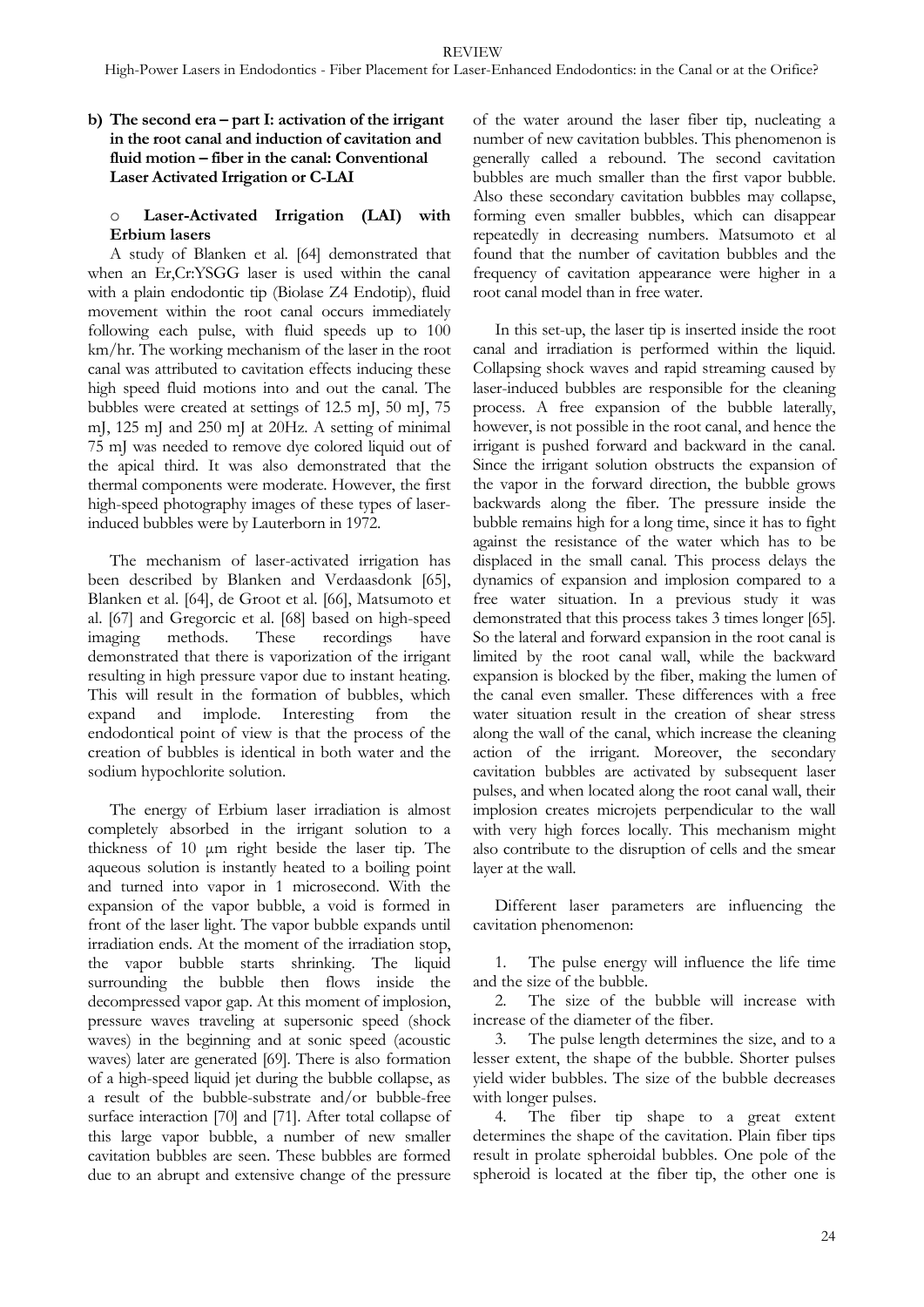located a few millimeters distally of the tip. Tapered fiber tips result in more spherical bubbles, with the fiber tip acting as the center of the sphere. A conical tip with flat end will result in an apple-shaped bubble.

5. The influence of pulse frequency is not investigated. Frequencies of 15, 20 and 35 Hz have been used. Increases of frequency may result in an overlap of pulse effects and waves. A problem is that a number of lasers have a fixed frequency.

When the laser fiber tip is used inside the canal at distances of 5 mm of the apex, subablative settings are used. In the studies evaluating removal of debris in simulated canal irregularities, pulse durations from about 140 microseconds for the Er,Cr:YSGG (Waterlase, Biolase; Ervine, CA-USA) to 250 microseconds for the Er:YAG (Versawave, Hoya ConBio; Fremont, Ca, USA) have been used. The length of a pulse is important, as decreasing the pulse duration with the same energy will result in higher peak powers.

Application of LAI with the fiber in the canal, be it stationary [72-74] or in up and downward movement over a distance from 1 mm up to 4 mm from the apex [ 66], has resulted in a better removal of debris in simulated canal irregularities compared to the use of PUI. The apical smear layer is also removed better (George et al. 2008).

#### o **Laser-Activated Irrigation (LAI) with Erbium and apical extrusion**

George and Walsh [75] in an in vitro dye study, reported extrusion of irrigant when using both Er:YAG and Er,Cr:YSGG lasers as well as with needle irrigation (conventional needle 25 G and Max-I-Probe). There were no significant effects for the variables of laser type (Er:YAG with 400 micron flat tip at 1 W for 5 sec = Er, Cr: YSGG with 400 micron conical tip at 0.75 W for 5 sec ) or optical tip design  $(\text{straight} = \text{conical ends})$ . The variable of distance of the instrument tip from the apex was only significant for the two needle groups  $(5 \text{ mm} > 10 \text{ mm})$  but not for any of the laser groups.

In all laser groups, considerable apical extrusion occurred, with the maximum distance of extrusion from the apex being some 90 mm. The maximum concentration of dye (measured by pixels per grid square) was observed at a distance of 20 mm from the apex in all laser experimental groups. There was a three-fold increase in dye extrusion in the ISO #20 apex group versus the ISO #15 group when matched for the same laser system, fiber design, and distance from the apex.

Overall, for the same apical foramen size, there was no statistically significant difference between the various laser groups and the conventional needle control in terms of the volume of fluid extrusion. However, with the laser treatments, the irrigant was distributed further from the apex by a factor of approximately four times.

George and Walsh [75] concluded that pulsed erbium lasers can create pressure waves of sufficient force to propel microdroplets of aqueous irrigant beyond the apical constriction, especially when the apical foramen is larger or when the fiber is positioned too close to the apical foramen. Thus, caution should be used when using such lasers in combination with irrigants such as sodium hypochlorite.

#### Laser-Activated Irrigation (LAI) with **Diode-lasers**

Hmud et al. [76] examined whether near infrared 940 and 980 nm diode lasers (Biolase Ezlase and Sirona Sirolaser, respectively) could induce cavitations in aqueous media (distilled water, water, aerated tap water, degassed distilled water, ozonated water, 3 and 6% hydrogen peroxide). It appeared that both diode laser systems could induce cavitation in water-based media by the formation and implosion of water vapor. Laser power played a more important role than pulse frequency or pulse interval. These cavitations, however, developed after several seconds of laser operation and were visible to the human eye with the aid of light and magnification. This clearly differs from the action of erbium lasers, where the bubble forms instantly (only a few microseconds after onset of the pulse) at the fiber tip and is invisible to the human eye because it exists for only a few hundred microseconds (Blanken et al. 2009).

Deleu et al. [74] investigated cavitation with a 980-nm diode laser (Fox diode laser, A.R.C. laser GmbH, Nürnberg, Germany). Bubble formation was only observed beyond 7 W. However, this setting can present serious concerns towards thermal safety in the clinical situation and should be considered inappropriate. In this study, the diode laser was significantly more effective at removing debris from the groove than conventional syringe irrigation, but significantly less effective than the Er:YAG laser with conventional fiber (Deleu et al. 2013). The bubble formation for the diode laser was limited to the area just around the fiber tip and was considered more to be the result of steaming than of generation of vapor bubbles (cavitation).

#### o **Laser-Activated Irrigation (LAI) with Nd:YAG 1320 nm**

This Nd:YAG laser operates at a higher wavelength than the classical Nd:YAG laser of 1064 nm. This higher wavelength may result in a better absorption in water, and hence the formation of cavitation bubbles.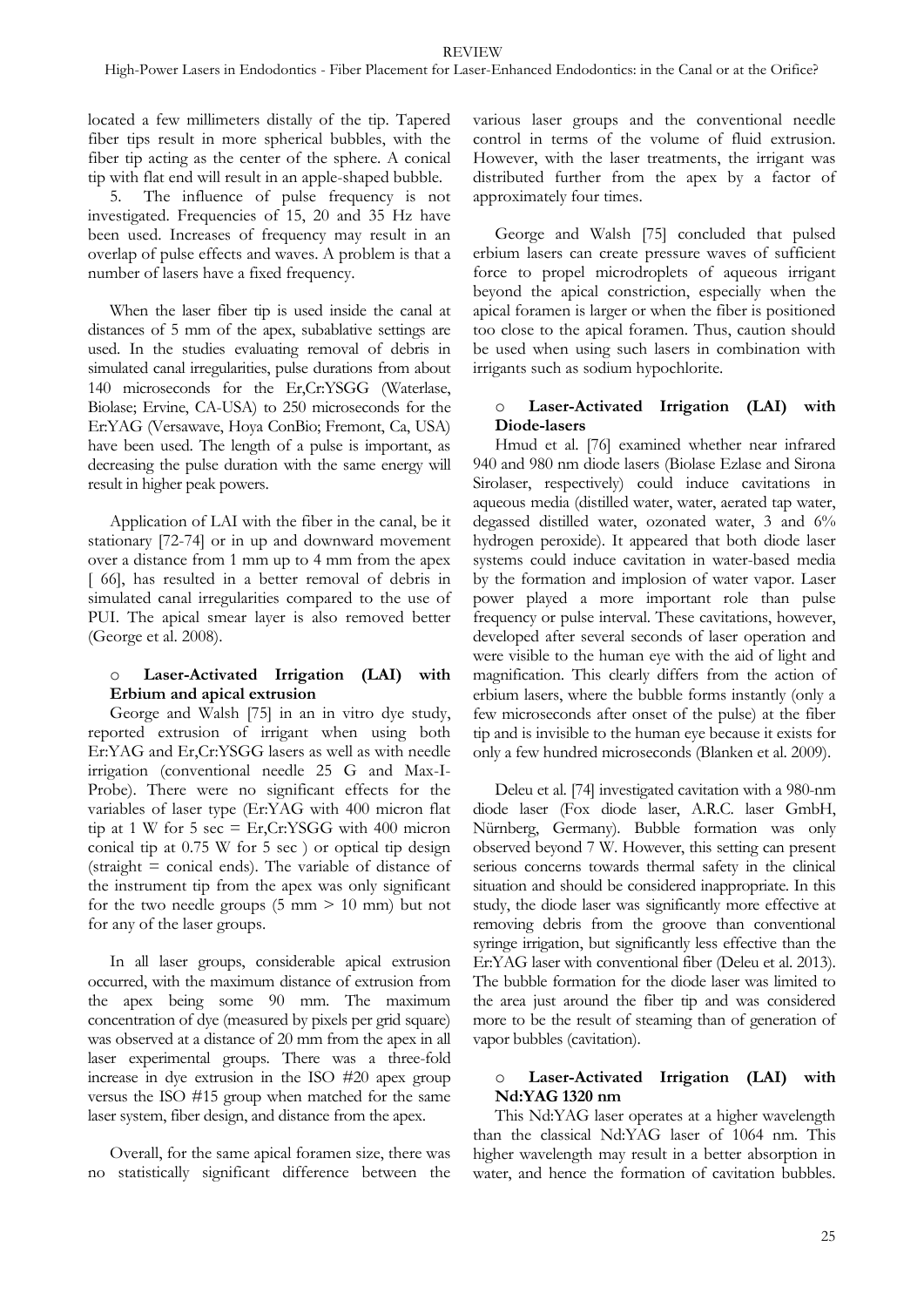Moon et al. [77] using 1320-nm Nd:YAG laser activation with either NaOCl or EDTA demonstrated a better sealer penetration into dentinal tubules than NaOCl irrigation alone and as effective as EDTA final flush. Additional use of laser with EDTA did not improve the quality of obturation in the curved canals.

## **c) The second era – part II: activation of the irrigant in the root canal and induction of cavitation and fluid motion – laser fiber hovering over the root canal orifice: Hovering Laser-Activated Irrigation or H-LAI**

#### o **Erbium lasers**

In 2010, DiVito introduced another design of the erbium laser tip, the so called PIPS-tip, which stands for "Photon-Initiated Photoacoustic Streaming" [78]. This tip has a tapered radial firing end with the distal 3 mm of the polyamide sheath removed. In comparison to other tips, the PIPS tip is to be held in the pulp chamber, instead of being inserted into root canal. Pulsed laser operation induces photoacoustic shockwaves in the irrigant which travel throughout the RC system and allow their 3-D movement. Using low, sub-ablative pulse energies (only 10 or 20 mJ) the PIPS technique minimizes undesirable thermal effects on the dentinal walls seen with other methodologies. The use of very short (50 microseconds) laser pulses results - even with low pulse energies - in high peak powers, enables this powerful physical phenomenon, resulting in increased debris and smear layer removal with minimal or no thermal damage to the organic dentinal structure.

Evaluation of the PIPS technique has been performed in vitro both in EDTA and in NaOCl showing a three-dimensional reduction of the bacterial load and its associated biofilm in the root canal system [79, 80]. With conical tips the optodynamic energy conversion efficiency is three times higher in comparison to when flat tips are used.

A comparison between the PIPS tips 400/14 & 600/9 versus the XPulse tips 400/14 & 600/14 (both Fotona, Ljubljana, Slovenia) demonstrated that the tips (PIPS versus XPulse and with the same fiber diameter) demonstrated comparable results for debris removal out of a root canal wall groove model with the tips at the level of the orifice and when pulse energy was kept identical for the fiber diameter (20 mJ or 40 mJ) respecting a pulse time of 50 microseconds. The setting at 40 mJ performed better than at 20 mJ. Care however has to be taken with the 40 mJ energy. The present findings are based on yet unpublished data from the Ghent Dental Photonics Research Clustre.

#### o **Apical extrusion**

Peeters and Moodutu [81] investigated irrigant extrusion with LAI in vivo. Endodontic treatment of necrotic teeth was performed using radio-opaque NaOCl as the irrigant, activated with an Er,Cr:YSGG laser at 1W and 35Hz (28.5 mJ) with a plain quartz tip of 400 μm diameter hovering above the orificium (60s for teeth with one canal or two canals and 120s for teeth with three or four canals). This clinical study did not show evidence of apical extrusion after laser activation of the irrigants.

#### **III. CONCLUSION**

There are today two approaches to using endodontic fibers for root canal cleaning and disinfection.

The first approach is to use the fiber in a dried root canal. Due to the straight forward laser beam, a spiral motion with the fiber is needed in order to expose the root canal wall. Removal of debris and smear layer, and interaction with the biofilm is possible. The effect of NIR lasers is predominantly based on photothermal interaction. With MID lasers ablation damage is possible, although subablative energies are recommended.

The second approach is the use of the fiber in the irrigant itself. This can be done in the root canal or in the pulp chamber at the level of the orifice. The aim is to create cavitation or liquid motion (laser-activated irrigation / LAI). Cavitation is based on the creation of vapor bubbles. Liquid agitation is possible thanks to expanding and imploding bubbles. With the present day technology it is possible to use low energy and short activation times. The combination results in the creation of high peak powers. The result is the agitation of the liquid without risk of thermal damage. Care, however, has to be taken. Although there are no clinical reports published yet on the risk of overextrusion of the liquid, it is clear that violent fluid agitation is possible with erbium-lasers. LAI has also been proven to be at least as effective but even better than ultrasound for biofilm removal and debris removal.

#### **REFERENCES**

- 1. Hülsmann M, Peters OA, Dummer PMH (2005) Mechanical preparation of root canals: shaping goals, techniques and means. Endod Topics 10:30-76.
- 2. Gulabivala K, Patel B, Evans G, Ng Y-L (2005) Effects of mechanical and chemical procedures on root canal surfaces. Endod Topcis 10:103-122.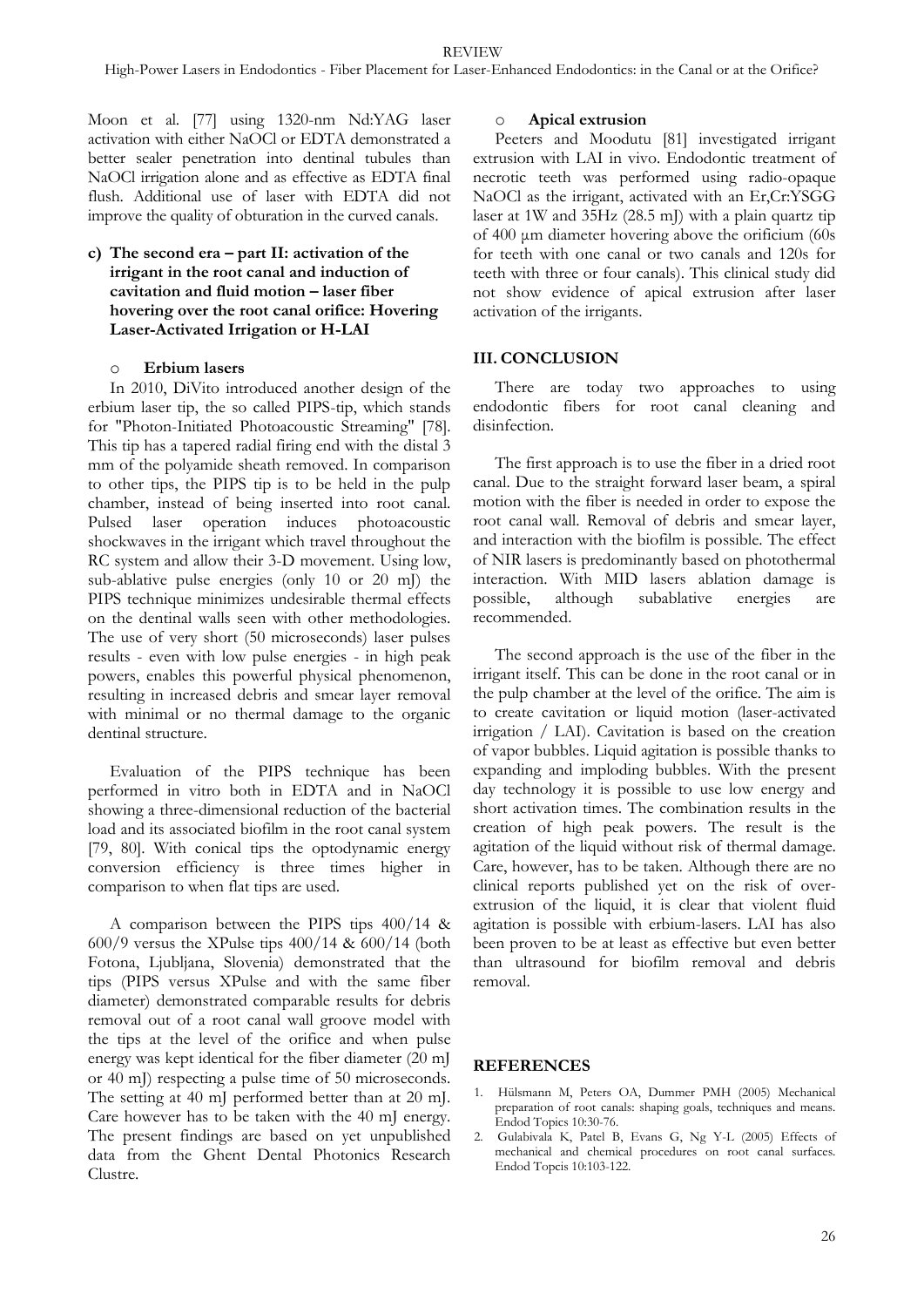- 3. Peters OA, Laib A, Göhring TN, Barbakow F (2001a) Changes in root canal geometry after preparation assessed by high-resolution computed tomography. J Endod 27: 1–6.
- 4. Peters OA, Schönenberger K, Laib A (2001b) Effects of four Ni– Ti preparation techniques on root canal geometry assessed by micro-computed tomography. Int Endod J 34: 221–230.
- 5. Peters OA, Peters CI, Schönenberger K, Barbakow F (2003) ProTaper rotary root canal preparation: effects of canal anatomy on final shape analysed by microCT. Int Endod J 36: 86–92.
- 6. Mannan G, Smallwood E, Gulabivala K (2001) The influence of access cavity design on filing of canals in anterior teeth. Int Endod J 34: 176–183.
- 7. Paqué F, Laib A, Gautsci H, Zehnder M (2009) Hard tissue debris accumulation analysis by high-resolution computed tomography scans. J Endod 2009 35:1044-1047.
- 8. Sen BH, Wesselink PR, Tûrkûn M (1995) The smear layer: a phenomenon in root canal therapy. Int Endod J 28: 141–148
- 9. Ørstavik D, Haapasalo M (1990) Disinfection by endodontic irrigants and dressings of experimentally infected 9. dentinal tubules. Endod Dent Traumatol 16: 142–149.
- 10. Saunders WP, Saunders EM (1992) The effect of smear layer upon the coronal leakage of gutta-percha fillings and a glass ionomer sealer. Int Endod J 25: 245–249.
- 11. Baumgartner C, Mader CL (1987) A scanning electron microscopic evaluation of four root canal irrigation regimens. J Endod 13: 147– 156.
- 12. Baumgartner JC, Ibay AC. (1987) The chemical reactions of irrigants used for root canal debridement. J Endod 13: 47–51.
- 13. Sundqvist G, Figdor D. (1998) Endodontic Treatment of apical periodontitis. In: Orstavik D, Pitt Ford T.R. (eds) Essential Endodontology - Prevention and treatment of apical periodontitis, Blackwell Science,London, pp 243-27714.
- 14. Gu LS, Kim JR, Ling J, Choi KK, Pashley DH, Tay FR (2009) Review of contemporary irrigant agitation techniques and devices. J Endod 35:791-80415.
- 15. van der Sluis LW, Versluis M, Wu MK, Wesselink PR (2007) Passive ultrasonic irrigation of the root canal: a review of the literature. Int Endod J 40:415-426.
- 16. Metzler RS, Montgomery S (1989) The effectiveness of ultrasonics and calcium hydroxide for the debridement of human mandibular molars. J Endod 15: 73-78.
- 17. Sabins RA, Johnson JD, Hellstein JW (2003) A comparison of the cleaning efficacy of short-term sonic and ultrasonic passive irrigation after hand instrumentation in molar root canals. J Endod 29: 674-678.
- 18. Lee SJ, Wu MK, Wesselink PR (2004) The effectiveness of syringe irrigation and ultrasonics to remove debris from simulated irregularities within prepared root canal walls. Int Endod J 37: 672- 678.
- 19. Cameron JA (1987) The use of 4 per cent sodium hypochlorite, with or without ultrasound, in cleansing of uninstrumented immature root canals; SEM study. Aust Dent J 32:204-213.
- 20. Alaçam C (1987) Scanning electron microscope study comparing the efficacy of endodontic irrigating systems. Int Endod J 20:287- 294.
- 21. Cunningham WT, Martin H (1982) A scanning electron microscope evaluation of root canal débridement with the endosonic ultrasonic synergistic system. Oral Surg Oral Med Oral Pathol 53:527-531
- 22. Huque J, Kota K, Yamaga M, Iwaku M, Hoshino E (1998) Bacterial eradication from root dentine by ultrasonic irrigation with sodium hypochlorite. Int Endod J 31:242-250
- 23. Spoleti P, Siragusa M, Spoleti MJ (2003) Bacteriological evaluation of passive ultrasonic activation. J Endod 29:12-14.
- 24. Weber CD, McClanahan SB, Miller GA, Diener-West M, Johnson JD (2003) The effect of passive ultrasonic activation of 2% chlorhexidine or 5.25% sodium hypochlorite irrigant on residual antimicrobial activity in root canals. J Endod 29:562-564 .
- 25. Macedo RG, Wesselink PR, Zaccheo F, Fanali D, Van Der Sluis LW (2010) Reaction rate of NaOCl in contact with bovine dentine: effect of activation, exposure time, concentration and pH. Int Endod J 43: 1108-111.
- 26. Lee SJ, Wu MK, Wesselink PR (2004) The effectiveness of syringe irrigation and ultrasonics to remove debris from simulated irregularities within prepared root canal walls. Int Endod J 37: 672- 678.
- 27. Amato M, Vanoni-Heiniken I, Hecker H, Weiger R (2011) Curved versus straight root canals: the benefit of activated irrigation techniques on dentin debris removal. Oral Srg Oral Med Oral Pathol Oral Radiol Endod 111: 529-53428. Jiang LM, Verhaagen B, Versluis M, Van Der Sluis (2010) Influence of the Oscillation Direction of an Ultrasonic File on the Cleaning Efficacy of Passive Ultrasonic Irrigation. J Endod 36:1372-1376.
- 29. Dederich DN, Zakariasen KL, Tulip J (1984) Scanning electron microscopic analysis of canal wall dentin following nedodymiumyttrium-aluminum-garnet laser irradiation. J Endod 10:428-431.
- 30. Dederich DN, Zakaraisen KL, Tulip J (1985) SEM analysis of dyed canal dentin following Nd:YAG laser irradiation J Dent Res 64:329.
- 31. Zakariasen KL, Dederich DN, Tulip J (1985) Nd:YAG laser fusion of dentin plugs in root canals. J Dent Res 64:239.
- 32. Gutknecht N, Behrens VG (1991) Instrumentation of root canal walls with Nd-YAG laser. ZWR 100:748-50, 752, 755.
- 33. Behrens V, Gutknecht N, Reuziehausen R, Lampert F (1993) Die Transmission und Absorption der Temperatur und Energie des Nd-YAG-lasers im Dentin. ZWR 102:629-634.
- 34. Matsumoto H, Yoshimine Y, Akamine A (2011) Visualization of Irrigant Flow and Cavitation Induced by Er:YAG Laser within a Root Canal Model. J Endod 37:839-843.
- 35. Michiels R, Vergauwen TE, Mavridou A, Meire M, De Bruyne M, De Moor RJ (2010) Investigation of coronal leakage of root fillings after smear-layer removal with EDTA or Nd:YAG lasing through capillary-flow porometry. Photomed Laser Surg 28 Suppl 2:S43-50.
- 36. Pirnat S, Lukac M, Ihan A. Study of the direct bactericidal effect of Nd:YAG and diode laser parameters used in endodontics on pigmented and nonpigmented bacteria. Lasers Med Sci. 2011 26:755-61.
- 37. Yasuda Y, Kawamorita T, Yamaguchi H, Saito T (2010) Bactericidal effect of Nd:YAG and Er:YAG lasers in experimentally infected curved root canals. Photomed Laser Surg 28 Suppl 2:S75-8.
- 38. Meire MA, Coenye T, Nelis HJ, De Moor RJ (2012) Evaluation of Nd:YAG and Er:YAG irradiation, antibacterial photodynamic therapy and sodium hypochlorite treatment on Enterococcus faecalis biofilms. Int Endod J 45:482-491.
- 39. Klinke T, Klimm W, Gutknecht N (1997) Antibacterial effects of Nd:YAG laser irradiation within root canal dentin. J Clin Laser Med Surg 15:29-31.
- 40. Schoop U, Kluger W, Moritz A, Nedjelik N, Georgopoulos A, Sperr W (2004) Bactericidal effect of different laser systems in the deep layers of dentin. Lasers Surg Med 35:111-116.
- 41. Orstavik D, Haapasalo M (1990) Disinfection by endodontic irrigants and dressings of experimentally infected dentinal tubules. Endod Dent Traumatol 6:142-149.
- 42. Hibst R, Graser R, Udart M, Stock K (2010) Mechanism of highpower NIR laser bacteria inactivation. J Biophotonics 3:296-30343.
- 43. Kishen A, Asundi A. (2007) Fundamentals and applications of biophotonics in dentistry. Imperial College Press, London.
- 44. Meire M, De Moor RJG (2007) Lasers in endodontics: laser disinfection, an added value? ENDO 3, 159-172.
- 45. De Moor RJG, Torbeyns D, Meire M (2009) Lasers in endodontics. Part 2: Root canal wall cleanliness and modification. ENDO 3, 19- 33.
- 46. Takeda FH, Harashima T, Kimura Y, Matsumoto K (1998) Comparative study about the removal of smear layer by three types of laser devices. J Clin Laser Med Surg 16:117-122.
- 47. Takeda FH, Harashima T, Kimura Y, et al (1999) A comparative study of removal of smear layer by three endodontic irrigants and two types of laser. Int Endod J 32:32-39.
- 48. Takeda FH, Harashima T, Eto JN, et al (1998) Effect of Er:YAG laser treatment on the root canal walls of human teeth: an SEM study. Endod Dent Traumatol 14:270-273.
- 49. Takeda FH, Harashima T, Kimura Y, Matsumoto K (1998) Efficacy of Er:YAG laser irradiation in removing debris and smear layer on root canal walls. J Endod 24:548-551.